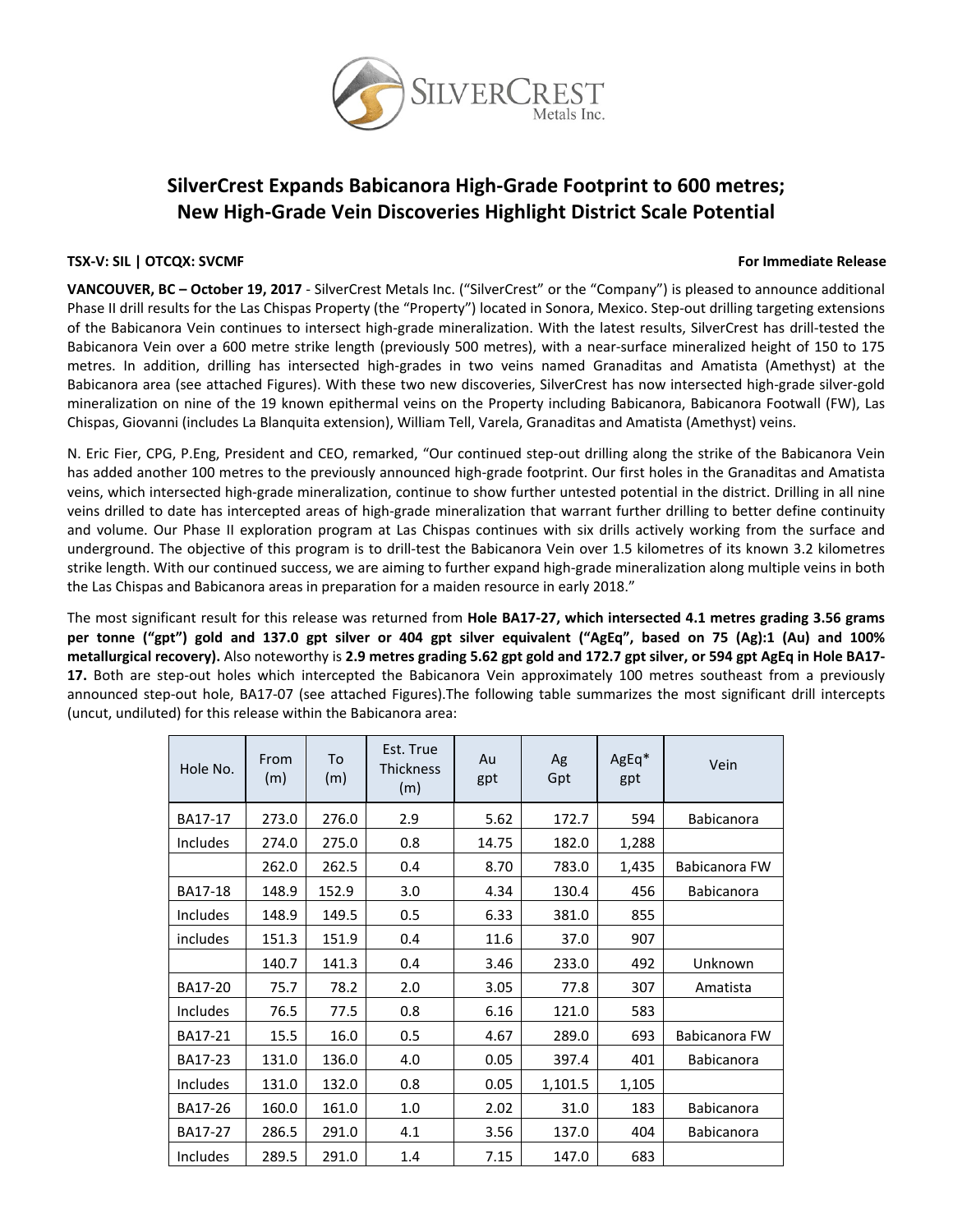| GR17-01  | 187.5 | 188   | 0.5 | 0.95 | 103.0 | 174 | Granaditas |
|----------|-------|-------|-----|------|-------|-----|------------|
| GR17-02  | 138.9 | 140.6 |     | 3.63 | 190.1 | 462 | Granaditas |
| Includes | 139.9 | 140.6 | 0.7 | 8.16 | 387.0 | 999 |            |

Note: all numbers are rounded.

\*AgEq based on 75 (Ag):1 (Au) and 100% metallurgical recovery.

All assays were completed by ALS Chemex in Hermosillo, Mexico, and North Vancouver, BC, Canada.

Drill holes BA17‐16, 19, and 24 intercepted anomalous mineralization, but are below the Company's 150 gpt AgEq cutoff. Holes BA17‐20 and 22 were drilled into the Amatista Vein adjacent to the Babicanora Vein, and are discussed below with hole BA17‐22 pending assays. BA17‐21 was a lost downhole but did hit the Babicanora FW Vein near surface as reported above. Hole BA17‐25 is an estimated 700 metre step-out to the southeast from hole BA17-17, with assays pending (see attached Figures). All holes that have been drilled, but pending assays, have intercepted quartz veining, stockwork and/or breccia.

The revised high‐grade footprint of the Babicanora Vein is now 600 metres long by 150 to 175 metres high, and is open in several directions. The average estimated true thickness and grade (uncut, undiluted) for 20 drill intercepts of this footprint is 3.6 metres grading 2.73 gpt Au and 263.5 gpt Ag or 468 gpt AgEq.

The Company continues to intersect high‐grade mineralization in the Babicanora FW Vein as noted in the table above. This vein is parallel and located 20 to 30 metres to the northeast of the Babicanora Vein. The known surface strike length of this vein is over one kilometre long.

#### *New Discoveries: Granaditas and Amatista Veins*

The Granaditas Vein (see attached Figures) was intercepted in both GR17‐01 and 02 by initial drilling, which also intercepted wide base metal zones (20 to 40 metres) of anomalous grades to up 0.5% Pb and 0.3% Zn. The high-grade intercept in hole GR17-02 also contained 0.5% copper. Geologically, this suggests that the multiple veins currently being drilled in the Babicanora area may contain increased base metal mineralization to depth and along trend to the southeast. Vein strike length is estimated at over 500 metres in length. Follow‐up drilling is planned in 2018.

Initial drilling of the Amatista Vein intercepted near‐surface high‐grade mineralization in the first hole, BA17‐20. This vein is near‐ parallel and located approximately 200 metres to the southeast of the Babicanora Vein. High-grade mineralization was intercepted approximately 40 vertical metres from the surface as reported above. Assays are pending on Hole BA17‐22 and will be reported in due course. Vein strike length is estimated at over one kilometre in length. SilverCrest plans on drilling an additional four to six shallow holes on this vein before the end of 2017.

Both the Granaditas and Amatista veins are found within the Babicanora area which is a structural and hydrothermally altered zone over three (3) kilometres long and one (1) kilometre wide which contains multiple low to intermediate sulphidation epithermal veins with true widths of 0.3 to 8 metres wide.

#### *Q4 2017 Exploration Plans*

The Company plans to continue with step out drilling on the Babicanora Vein, subsequent drilling on other potential mineralized veins on the Property, and underground rehabilitation at the Las Chispas area. Approximately 5,000 metres of the Phase II drill program is planned for the remaining part of 2017. Besides drilling and underground work, the Company is currently accessing the extension of the Babicanora Adit to improve drill access and expand exploration work, continuing district-wide mapping and sampling, completing initial metallurgical work as well as mechanically trenching historic dumps.

The Qualified Person under National Instrument 43‐101 Standards of Disclosure for Mineral Projects for this news release is N. Eric Fier, CPG, P.Eng, and President and CEO for SilverCrest, who has reviewed and approved its contents.

#### **ABOUT SILVERCREST METALS INC.**

SilverCrest is a Canadian precious metals exploration company headquartered in Vancouver, BC, that is focused on new discoveries, value‐added acquisitions and targeting production in Mexico's historic precious metal districts. The Company's current focus is on the high‐grade, historic Las Chispas mining district in Sonora, Mexico. SilverCrest is the first company to successfully drill-test the historic Las Chispas Project resulting in numerous discoveries. The Company is led by a proven management team in all aspects of the precious metal mining sector, including taking projects through discovery, finance, on time and on budget construction, and production.

#### *FORWARD‐LOOKING STATEMENTS*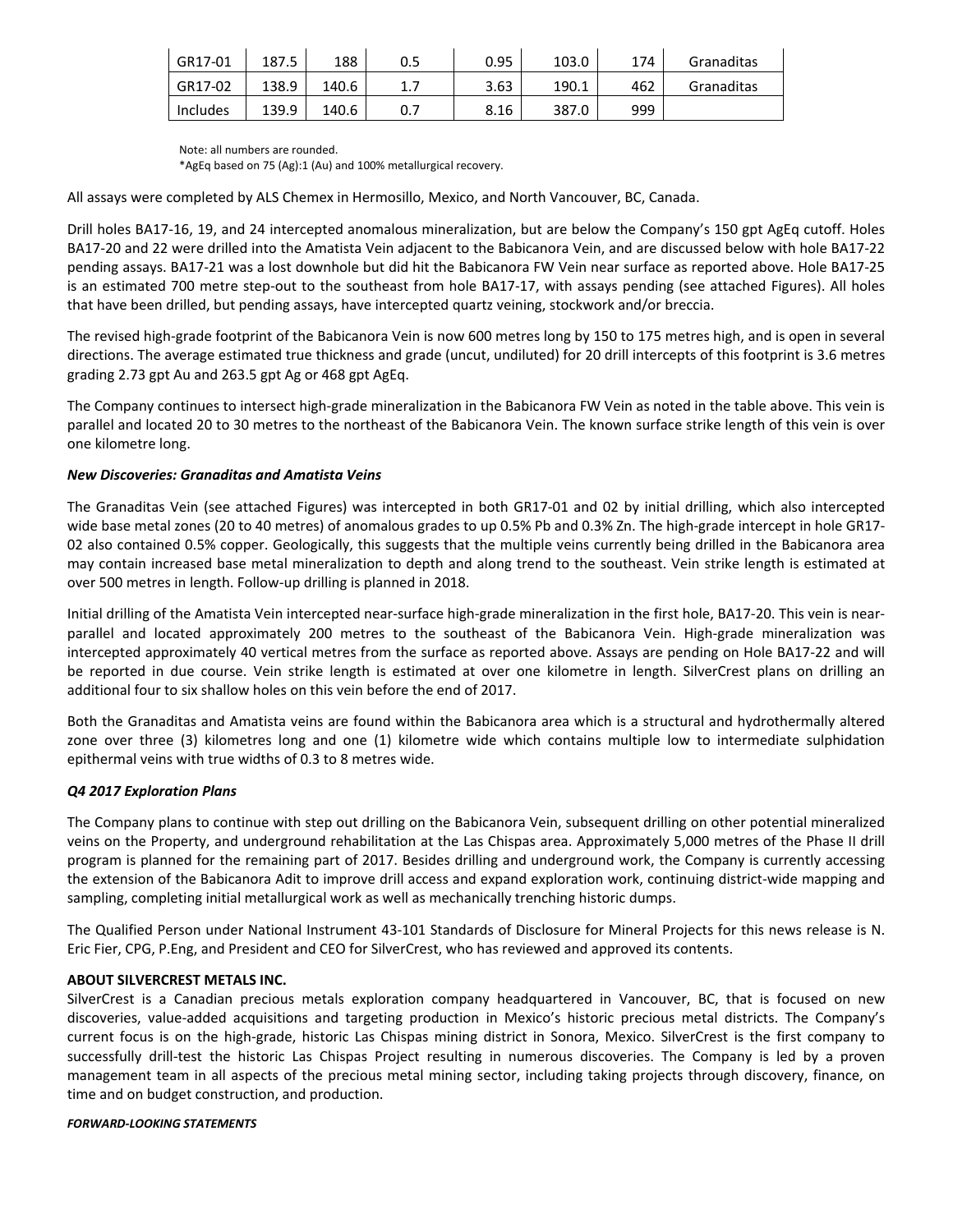This news release contains "forward-looking statements" within the meaning of Canadian securities legislation. These include, without limitation, statements with respect to: the strategic plans, timing and expectations for the Company's exploration, rehabilitation and drilling programs of the Las Chispas Property, including preparation of an initial resource estimate; information with respect to high grade areas and size of veins projected from underground sampling results and drilling results; and the accessibility of future mining at the Las Chispas Property. Such forward-looking statements or information are based on a number of assumptions, which may prove to be incorrect. Assumptions have been made regarding, among other things: the conditions in general economic and financial markets; availability of skilled labour; timing and amount of expenditures related to rehabilitation and drilling programs; and effects of regulation by governmental agencies. The actual results could differ materially from those anticipated in these forward-looking statements as a result of risk factors including: the timing and content of work programs; results of exploration activities; the interpretation of drilling results and other geological data; receipt, maintenance and security of permits and mineral property titles; environmental and other regulatory risks; project cost overruns or unanticipated costs and expenses; and general market and industry conditions. Forward-looking statements are based on the expectations and opinions of the Company's management on the date the statements are made. The assumptions used in the preparation of such statements, although considered reasonable at the time of preparation, may prove to be imprecise and, as such, readers are cautioned not to place undue reliance on these forward-looking statements, which speak only as of the date the statements were made. The Company undertakes no obligation to update or revise any forward-looking statements included in this news release if these beliefs, estimates and opinions or other circumstances *should change, except as otherwise required by applicable law.*

*N. Eric Fier, CPG, P.Eng President & CEO SilverCrest Metals Inc.*

#### **For Further Information: SilverCrest Metals Inc.**

| SilverCrest Metals Inc.             |                                 |  |  |  |
|-------------------------------------|---------------------------------|--|--|--|
| Contact:                            | Fred Cooper, Investor Relations |  |  |  |
| Telephone:                          | +1 (604) 694-1730               |  |  |  |
| Fax:                                | +1 (604) 694-1761               |  |  |  |
| Toll Free:                          | 1-866-691-1730 (Canada & USA)   |  |  |  |
| Email:                              | info@silvercrestmetals.com      |  |  |  |
| Website:                            | www.silvercrestmetals.com       |  |  |  |
| 570 Granville Street, Suite 501     |                                 |  |  |  |
| Vancouver, British Columbia V6C 3P1 |                                 |  |  |  |

Neither TSX Venture Exchange nor its Regulation Services Provider (as defined in the policies of the TSX Venture Exchange) accepts responsibility for the adequacy or accuracy of this release.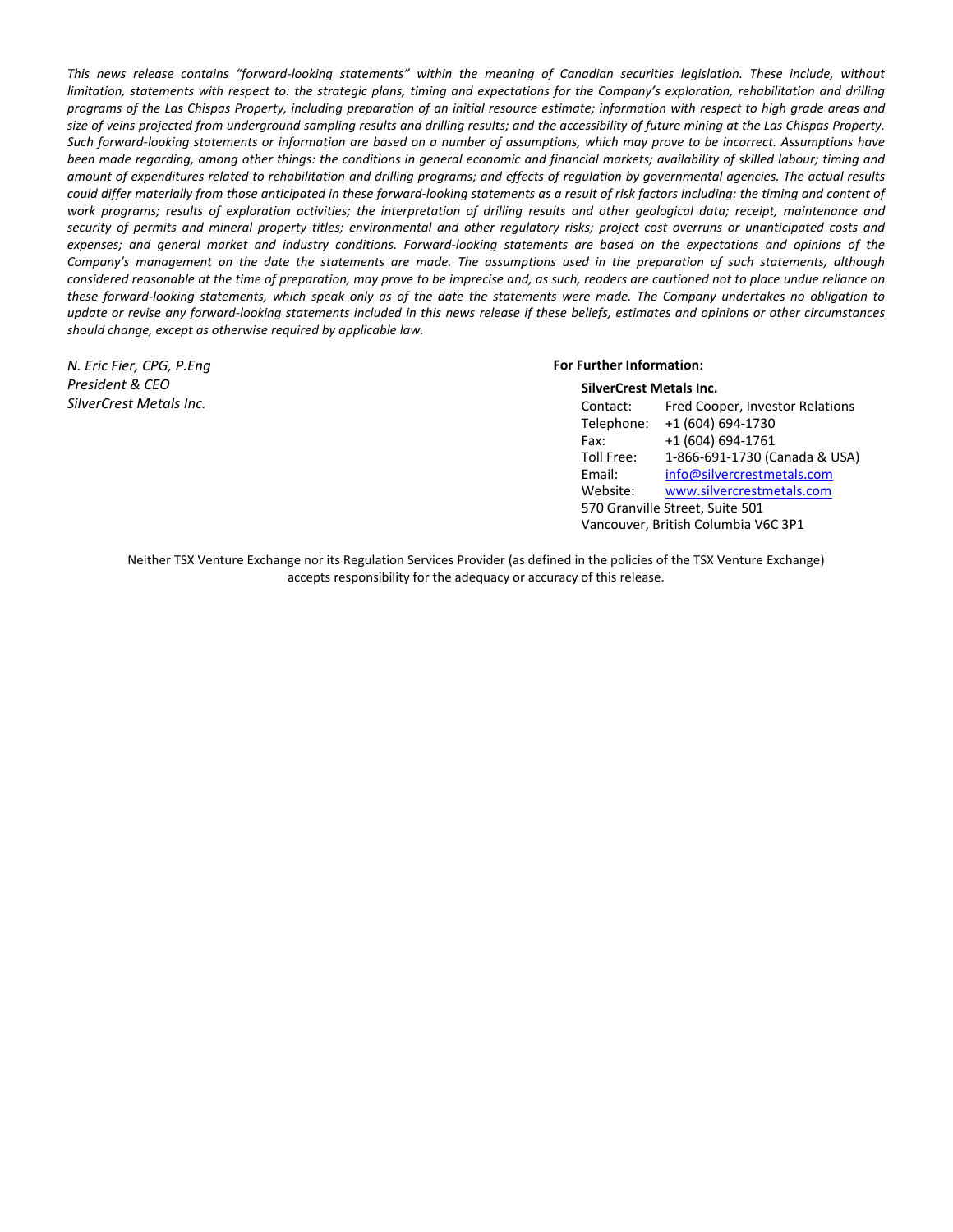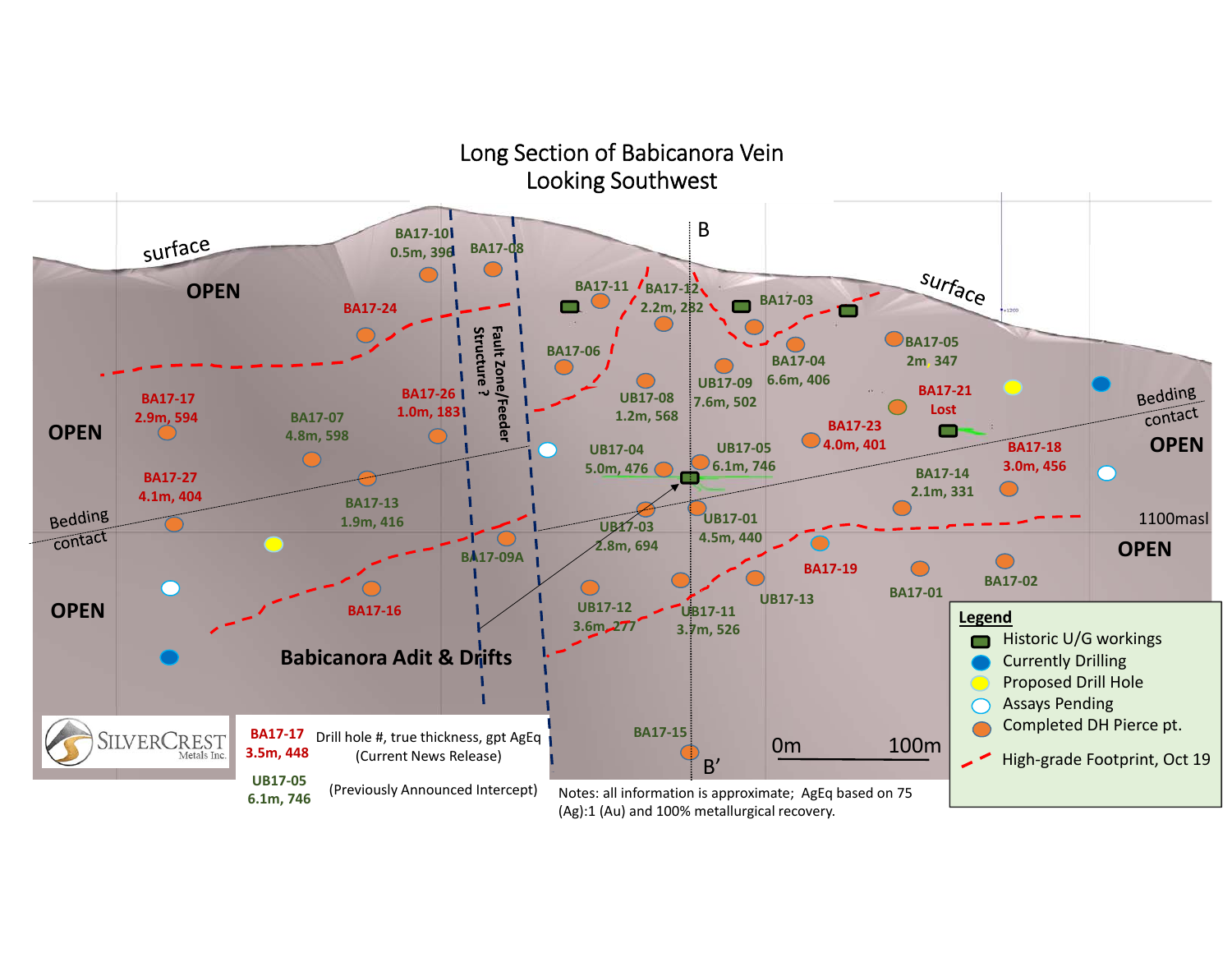